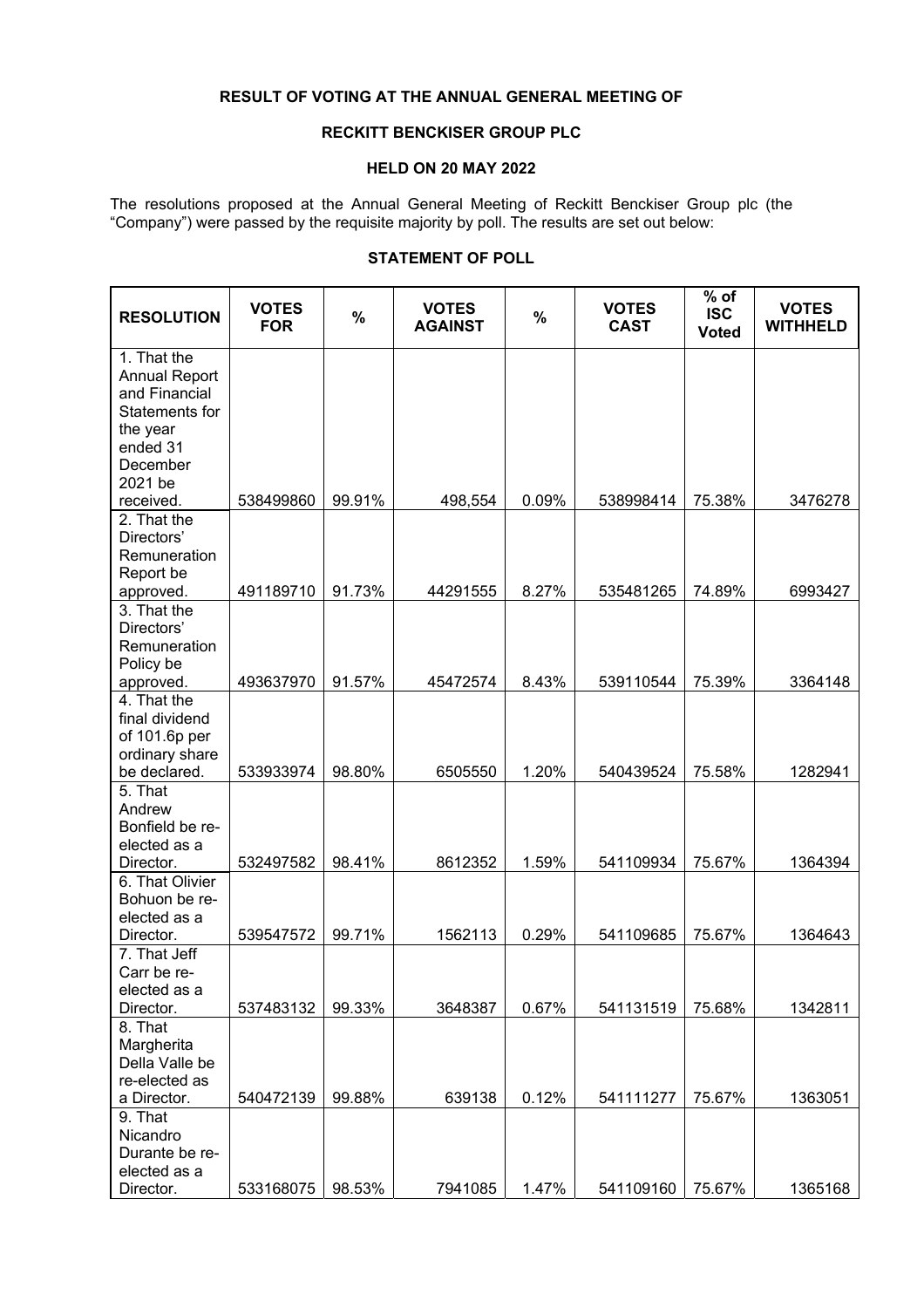| 10. That Mary   |           |        |          |       |           |        |         |
|-----------------|-----------|--------|----------|-------|-----------|--------|---------|
| Harris be re-   |           |        |          |       |           |        |         |
| elected as a    |           |        |          |       |           |        |         |
| Director.       | 532890037 | 98.48% | 8219918  | 1.52% | 541109955 | 75.67% | 1364373 |
| 11. That        |           |        |          |       |           |        |         |
| Mehmood         |           |        |          |       |           |        |         |
| Khan be re-     |           |        |          |       |           |        |         |
| elected as a    |           |        |          |       |           |        |         |
| Director.       | 539342543 | 99.68% | 1758104  | 0.32% | 541100647 | 75.67% | 1373677 |
| 12. That Pam    |           |        |          |       |           |        |         |
| Kirby be re-    |           |        |          |       |           |        |         |
| elected as a    |           |        |          |       |           |        |         |
| Director.       | 530627579 | 98.06% | 10489425 | 1.94% | 541117004 | 75.67% | 1357324 |
| 13. That        |           |        |          |       |           |        |         |
| Laxman          |           |        |          |       |           |        |         |
| Narasimhan      |           |        |          |       |           |        |         |
| be re-elected   |           |        |          |       |           |        |         |
| as a Director.  | 539271427 | 99.66% | 1863609  | 0.34% | 541135036 | 75.68% | 1339292 |
| 14. That Chris  |           |        |          |       |           |        |         |
| Sinclair be re- |           |        |          |       |           |        |         |
| elected as a    |           |        |          |       |           |        |         |
| Director.       | 520652723 | 97.25% | 14745876 | 2.75% | 535398599 | 74.87% | 7075729 |
| 15. That Elane  |           |        |          |       |           |        |         |
| Stock be re-    |           |        |          |       |           |        |         |
| elected as a    |           |        |          |       |           |        |         |
| Director.       | 539646749 | 99.73% | 1465904  | 0.27% | 541112653 | 75.67% | 1361675 |
| 16. That Alan   |           |        |          |       |           |        |         |
| Stewart be      |           |        |          |       |           |        |         |
| elected as a    |           |        |          |       |           |        |         |
| Director.       | 535283896 | 99.71% | 1550010  | 0.29% | 536833906 | 75.07% | 5640347 |
| 17. That        |           |        |          |       |           |        |         |
| KPMG LLP be     |           |        |          |       |           |        |         |
| re-appointed    |           |        |          |       |           |        |         |
| as auditor of   |           |        |          |       |           |        |         |
| the Company.    | 537710736 | 99.36% | 3442136  | 0.64% | 541152872 | 75.68% | 1321820 |
| 18. That the    |           |        |          |       |           |        |         |
| Board, acting   |           |        |          |       |           |        |         |
| through the     |           |        |          |       |           |        |         |
| Audit           |           |        |          |       |           |        |         |
| Committee, be   |           |        |          |       |           |        |         |
| authorised to   |           |        |          |       |           |        |         |
| determine the   |           |        |          |       |           |        |         |
| auditor's       |           |        |          |       |           |        |         |
| remuneration.   | 540743919 | 99.92% | 426932   | 0.08% | 541170851 | 75.68% | 1302951 |
| 19. That the    |           |        |          |       |           |        |         |
| Company be      |           |        |          |       |           |        |         |
| authorised to   |           |        |          |       |           |        |         |
| make political  |           |        |          |       |           |        |         |
| donations.      | 533285589 | 98.54% | 7926034  | 1.46% | 541211623 | 75.69% | 1258431 |
| 20. That the    |           |        |          |       |           |        |         |
| Directors'      |           |        |          |       |           |        |         |
| authority to    |           |        |          |       |           |        |         |
| allot shares be |           |        |          |       |           |        |         |
| renewed.        | 494869928 | 91.92% | 43481510 | 8.08% | 538351438 | 75.29% | 4123253 |
| 21. That the    |           |        |          |       |           |        |         |
| Directors'      |           |        |          |       |           |        |         |
| power to        |           |        |          |       |           |        |         |
| disapply pre-   |           |        |          |       |           |        |         |
| emption rights  |           |        |          |       |           |        |         |
| in respect of   |           |        |          |       |           |        |         |
| up to 5% of     | 530037355 | 98.29% | 9237403  | 1.71% | 539274758 | 75.42% | 3199883 |